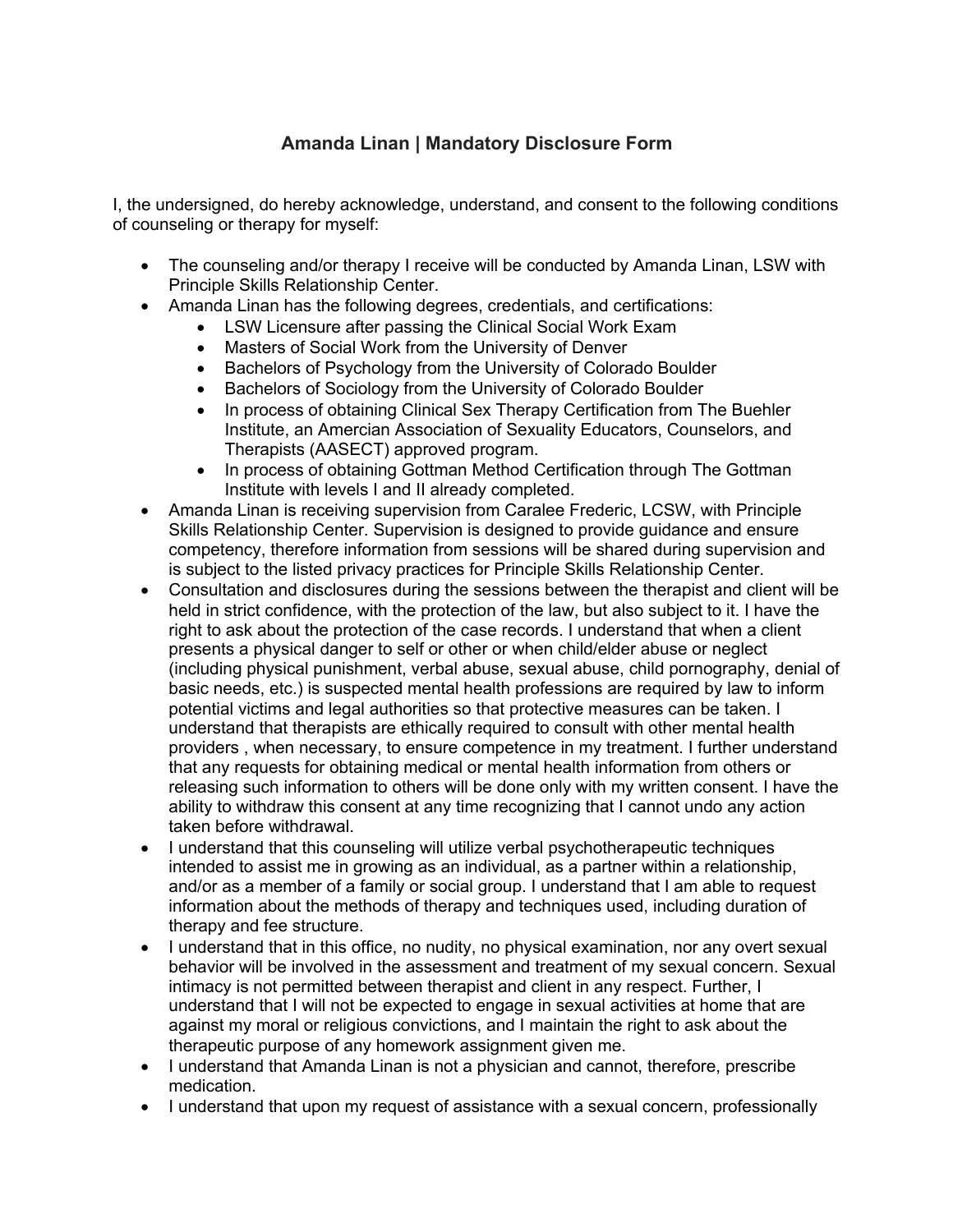recognized procedures for the treatment of sexual dysfunction will be utilized. When clinically appropriate and with my consent, this treatment may involve the use of educational audiovisual materials of a sexually explicit nature, recommendations for reading, behavioral "homework" tasks, and other awareness and/or relaxation assignments.

- I understand that a counselor/therapist is a "consultant" and a resource professional only, and that the interventions and recommendations offered may be freely accepted or rejected. Therefore, decisions made during and after counseling are the responsibility of the patient, the couple, and/or the family.
- Mental health professionals are regulated by the Division of Professions and Occupations within the Department of Regulatory Agencies (DORA). DORA can be contacted at 1560 Broadway, Suite 1350, Denver, CO 80202, 303-894-7800. Regulatory requirements applicable to mental health professionals are as follows:
	- A Registered Psychotherapist is a psychotherapist listed in the State's database and is authorized by law to practice psychotherapy in Colorado, but is not licensed by the state and is not required to satisfy any standardized educational or testing requirements to obtain a registration from the state.
	- A Certified Addiction Counselor I (CAC I) must be a high school graduate or equivalent, complete required training hours and 1,000 hours of supervised experience.
	- A Certified Addiction Counselor II (CAC II) must be a high school graduate or equivalent, complete the CAC I requirements, and obtain additional required training hours, 2,000 additional hours of supervised experience, and pass a national exam.
	- A Certified Addiction Counselor III (CAC III) must have a bachelor's degree in behavioral health, complete CAC II requirements, and complete additional required training hours, 2,000 additional hours of supervised experience, and pass a national exam.
	- A Licensed Addiction Counselor must have a clinical master's degree, meet the CAC III requirements, and pass a national exam.
	- A Psychologist Candidate, a Marriage and Family Therapist Candidate, and a Licensed Professional Counselor Candidate must hold the necessary licensing degree and be in the process of completing the required supervision for licensure.
	- A Licensed Marriage and Family Therapist must hold a master's or doctoral degree in marriage and family counseling, have at least two years post-master's or one year post-doctoral practice, and pass an exam in marriage and family therapy.
	- A Licensed Professional Counselor must hold a master's or doctoral degree in professional counseling, have at least two years post-master's or one year postdoctoral practice, and pass an exam in in professional counseling.
	- A Licensed Social Worker must hold a master's degree from a graduate school of social work and pass an examination in social work.
	- A Licensed Clinical Social Worker must hold a master's or doctorate degree from a graduate school of social work, practiced as a social worker for at least two years, and pass an examination in social work.
	- A Licensed Psychologist must hold a doctorate degree in psychology, have one year of post-doctoral supervision, and pass an examination in psychology.
- Each session will last for 50 minutes for individuals or 75 minutes for couples or the agreed upon time made during scheduling. The therapist will allow for more time when